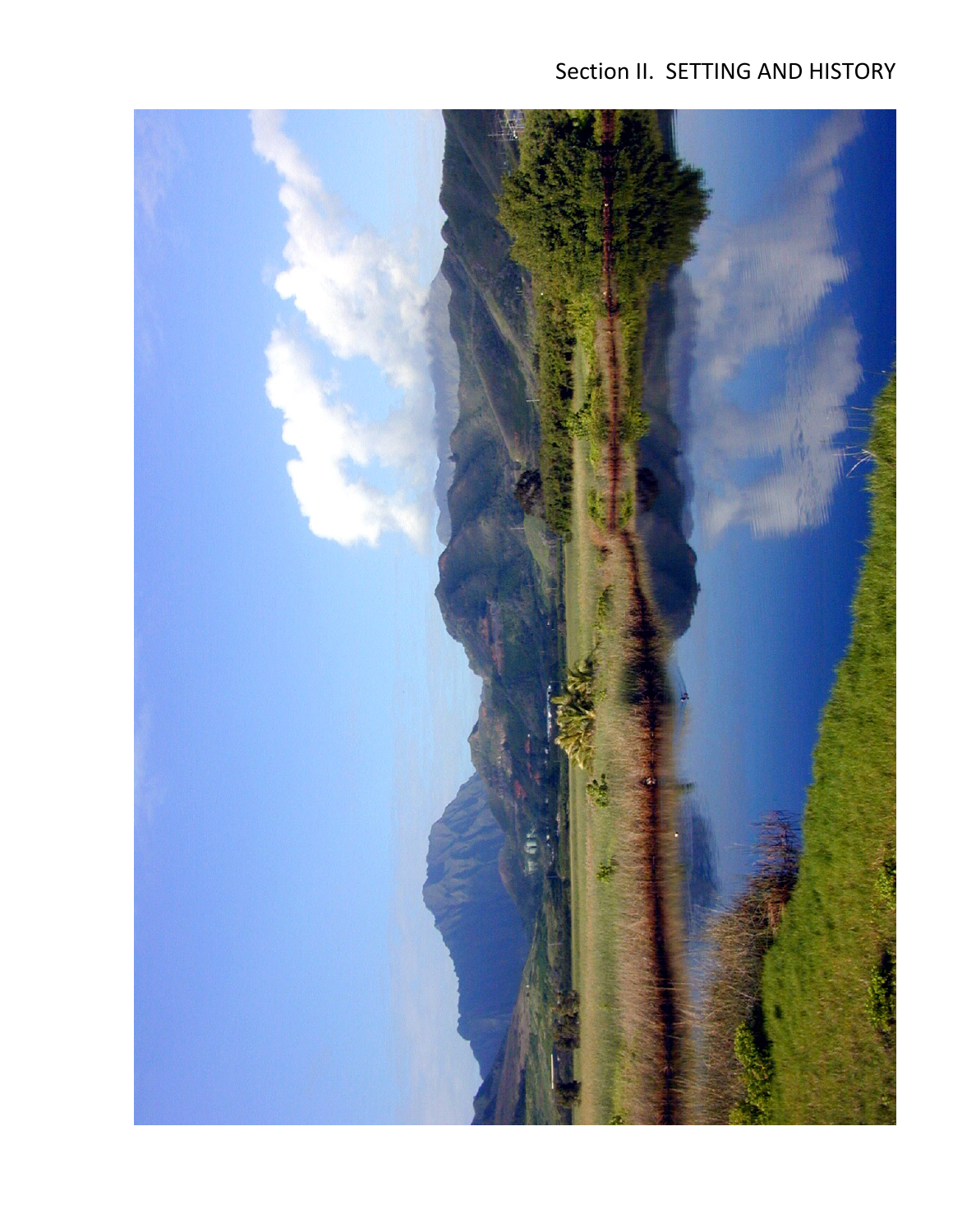## Section II. SETTING AND HISTORY<sup>3</sup>

### INTRODUCTION

Kawai Nui Marsh is located in the Kailua *ahupua`a* in the Ko`olaupoko District of Windward O`ahu, Hawai`i. The present freshwater marsh is part of the largest remaining intact wetland in Hawai'i, covering an area of about  $3.4 \text{ km}^2$  (830) acres). The marsh lies in a depositional basin, the site of successive phases of sedimentation in marine, brackish, and freshwater environments over the past 5000 years. Figure II-1 is a map of the marsh and environs showing place names mentioned in the text.

Previous studies of basin sediments document this evolution, and associated faunal and floral fossil and microfossil assemblages. Determinations of K-Ar and  $14$ C ages provide a time framework for successive sedimentary environments and allow estimates of sedimentation rates. These studies were largely coring programs conducted in the central area of the marsh, often in association with civil engineering, palaeobotanical, or archaeological investigations. There has been no systematic investigation of the spatial distribution of sedimentary facies and associated fossil flora and fauna within the Kawai Nui Basin.

Kawai Nui Marsh is a wetland seemingly well along in the process of terrestrialization: a sequence of physical changes that convert an open body of water such as a pond or lake into a marsh and ultimately into terrestrial forest (Russell, 1942; Dansereau and Segadas-Vianna, 1952). Mineral soils may accumulate in a basin shoaling it, or floating vegetation mats may create a substratum for terrestrial or facultative wetland plants, providing a matrix which traps water-borne sediment (Smith, 1978).

### LOCATION AND CLIMATE

Kawai Nui Marsh is centered at about 21˚23'51"N latitude and 157˚44'56"W longitude on the windward (*ko'olau*) coast of the island of O`ahu, Hawai`i (Figure II-2). The marsh fully encompasses the lower floodplain of Maunawili Stream on the Kailua Plain. It is bounded to the north and west by Ulamawao and Mahinui (hills), to the southeast by the Kukanono Subdivision of Kailua, and to the northeast by the Kailua accreted sand barrier, site of the Coconut Grove

 $\overline{a}$ 

<sup>3</sup> Substantial parts of this section are modified from Moye (2002a) *Preliminary sedimentological investigations of the Kawai`nui Basin, Kailua Ahupua`a, Ko`olaupoko, O`ahu, Hawai`i a separate* document prepared in part as fulfillment of work done under the KBAC grant.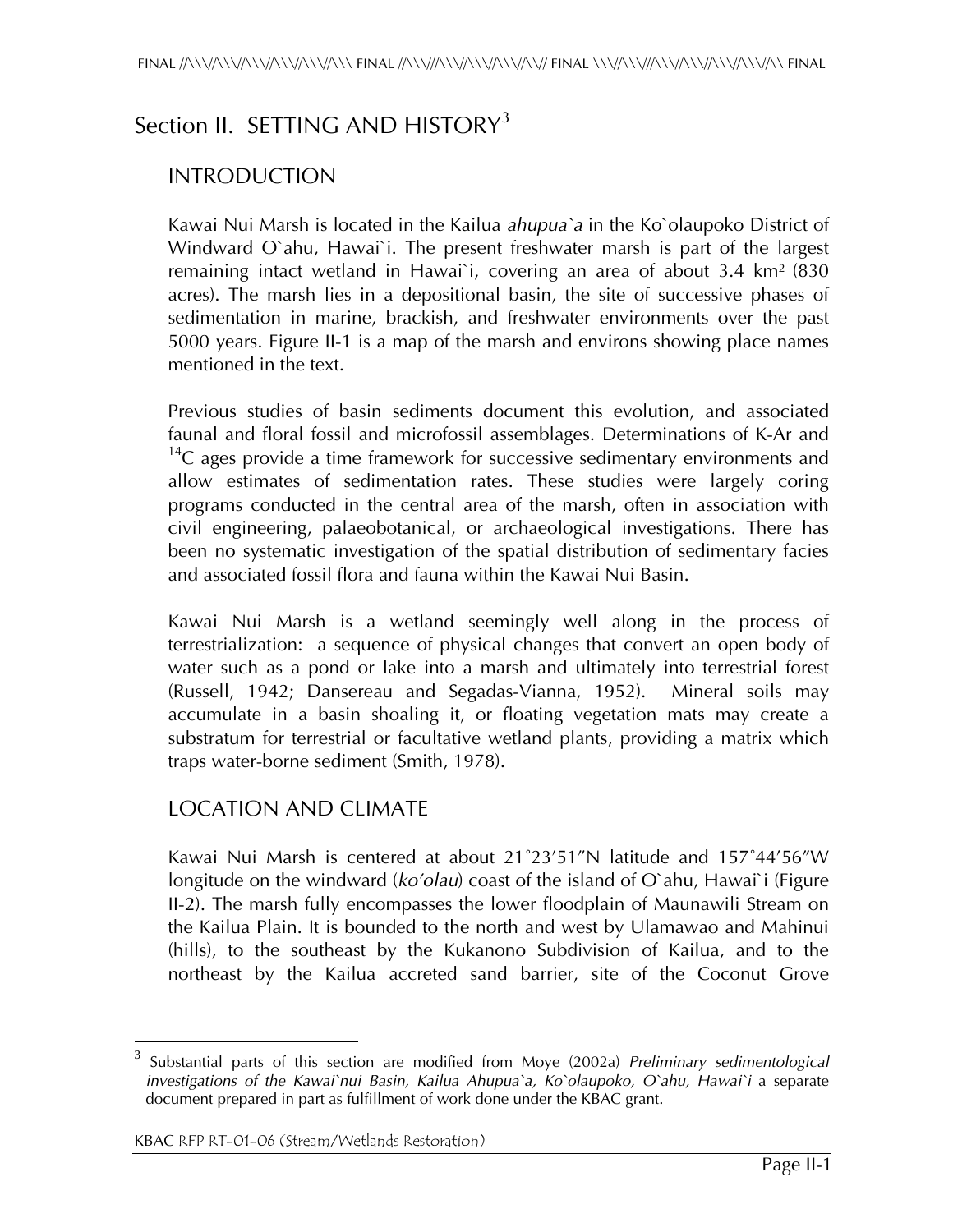Subdivision. The Oneawa Channel connects the northern portion of the marsh to the sea at the northwest end of Kailua Bay (Figure II-1).

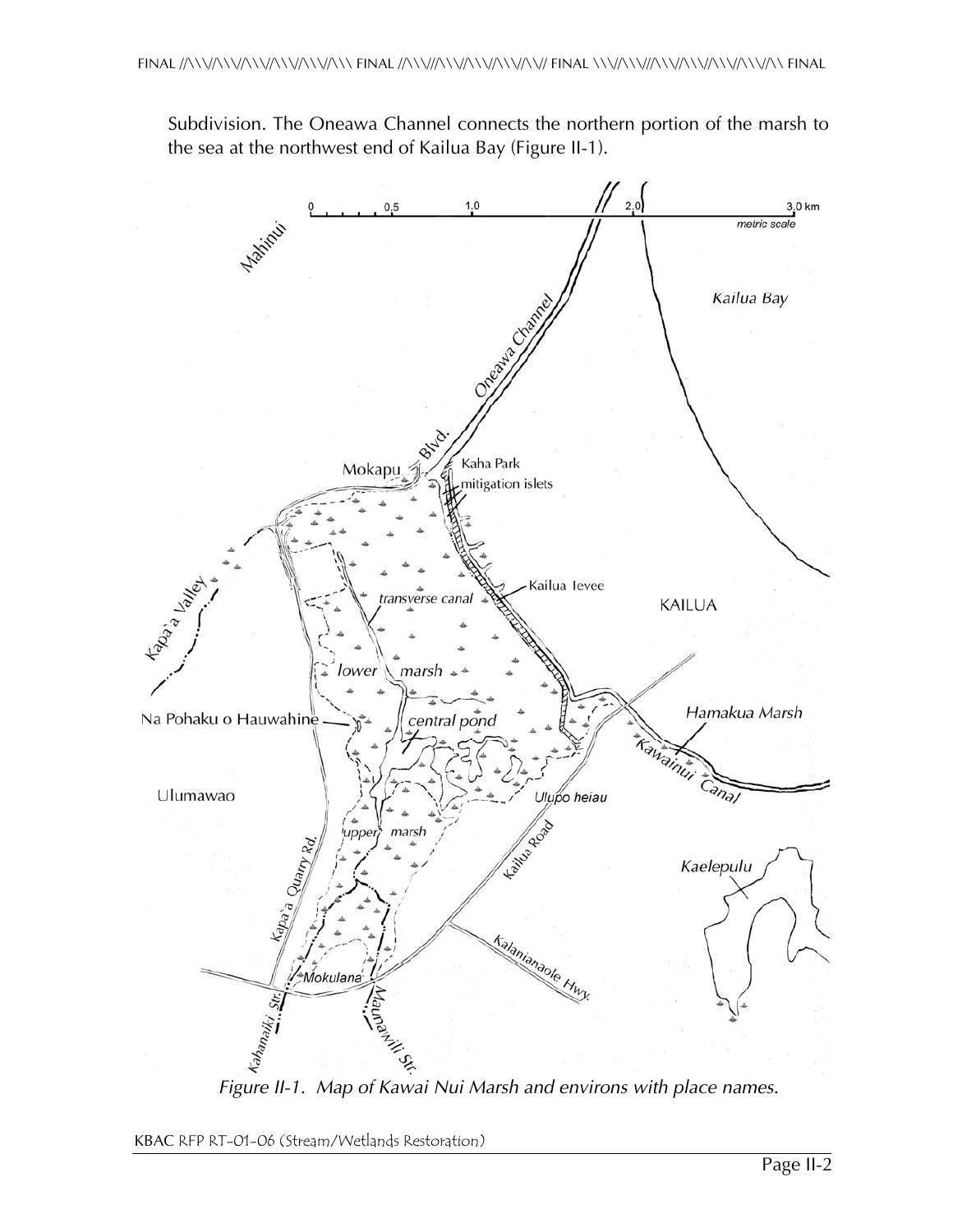The climate of Kailua is mild, with a mean annual temperature of 24˚C (75˚F) and 70 to 80% relative humidity. Estimates of solar insolation are 300 calories/cm² in the upper Maunawili Valley watershed and 375 calories/cm² in Kawai Nui Marsh (WOA, 1994). Air circulation in the area is dominated by the Northeast Tradewinds about 313 days of the year (86% of the time), by southerly Kona winds around 36 days (10%), and by calm conditions on 16 days (4%) (WOA, 1994).

Interaction of the moisture laden Tradewinds with the Ko`olau *pali* produces orographic precipitation with maximum rainfall along the ridge crest. Median annual rainfall may exceed 3800 mm (150 inches) along the crest of the Ko`olau, and averages about 2100 mm (84 inches) in upper Maunawili Valley, exceeding the loss to evapotranspiration (WOA, 1994). Median annual rainfall of about 1270 mm (50 inches) over Kawai Nui Marsh is exceeded by estimated annual evapotranspiration of 1780 mm (70 inches), with a net loss of 510 mm (20 inches). Median annual rainfall continues to decrease towards the coastline, with around 1015 mm (40 inches) in Kailua and 760 mm (30 inches) at the northeast tip of Mökapu Peninsula.

### KAWAI NUI BASIN HYDROLOGY AND WATER QUALITY

The floor of the Kawai Nui Basin slopes 1˚ to 3˚ seaward (Allen-Wheeler, 1981), ranging in elevation from 6 m (20 ft) above to just below present-day sea level (Dames and Moore, 1961). The surface of the marsh vegetation mat lies at an average elevation of about 1.5 m (5 ft) above sea level (Athens et al., 1992, WOA, 1994). The marsh is extensively overgrown and obscured by a thick mat of largely non-indigenous vegetation that ranges from 30 cm ( 1 ft) to over a meter (3 ft) in thickness, and floats on less than 1 m (3 ft) to over 5 m (16 ft) of water and watersediment slurry. This mat has a profound impact on basin hydrology and water quality.

BASIN HYDROLOGY — The basin receives drainage from an area of about 25 km² within the Kailua watershed (WOA, 1994). Most of the input is from the subbasins of Maunawili Stream (14.5 km²), Kahanaiki Stream (4.9 km²), and Kapa`a Stream (3.1 km²). The total freshwater input to Kawai Nui Marsh is estimated at 6.8 mgd  $(25,700 \text{ m}^3/\text{day})$  (Drigot et al., 1982) to 9.5 million gallons per day  $(35,900 \text{ m}^3/\text{day})$  (WOA, 1994), with  $23,800 \text{ m}^3/\text{day}$  (6.3 mgd) discharged to Kailua Bay through the Oneawa Channel and  $12,100$  m $\frac{3}{day}$  (3.2 mgd) lost to evapotranspiration.

Smith (1978) considered the water budget of the marsh in similar detail, presenting several lines of evidence (mostly after Takasaki et al., 1969) that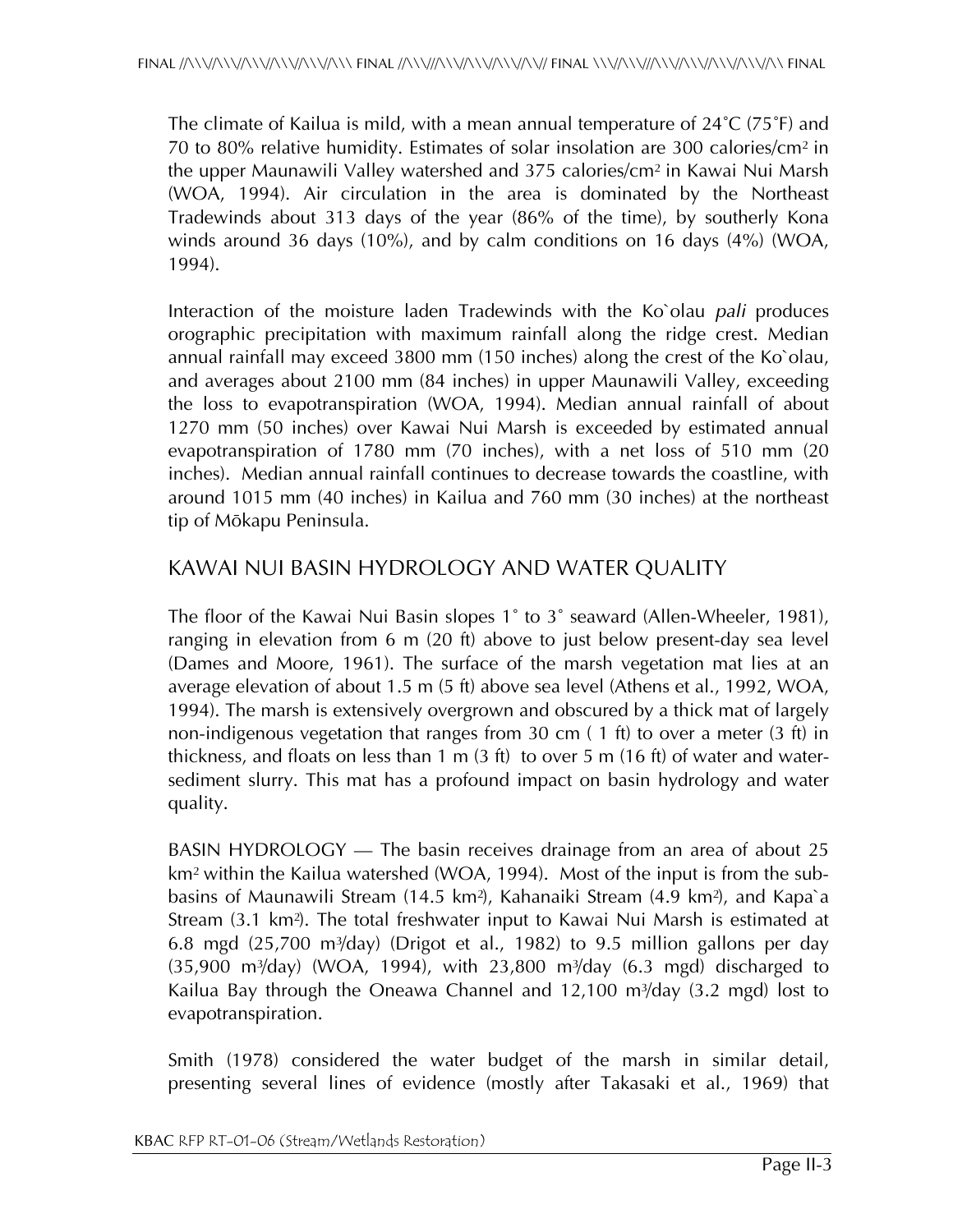indicated stream inputs amounted to  $36,000$  m $3/$ day, and evapotranspiration estimated at  $12,000$  m<sup>3</sup>/day, or  $33\%$  of the total water budget. Losses due to uses (domestic or otherwise) and groundwater flux were considered to be trivial, leaving only outflow via Oneawa Channel for the balance (some 24,000 m<sup>3</sup>/day).

The Kawai Nui Basin acts as a flood control reservoir, ponding runoff from major rainfall events that is gradually discharged to Kailua Bay. A levee 3 m (10 ft) high and 2073 m (6800 ft) long was constructed (completed in 1966) on the *makai* side of the basin to protect the Coconut Grove Subdivision from flooding (Kailua levee, Figure II-1). The levee increased the basin storage capacity to about  $3,780,000$  m<sup>3</sup> (almost a billion gallons). Kawainui Stream connecting Kawai Nui Marsh to Kaelepulu Pond was isolated from the marsh by the levee, and the ponded water of the marsh forced to drain through the Oneawa Channel.

The basin is also a sediment trap and sink for nutrients and pollutants, reducing negative impacts to Kailua Bay and the coral reef ecosystem. Rapid urbanization of the Kailua watershed beginning in the 1950s increased soil erosion and produced higher rates of basin sedimentation, steadily decreasing the volume of the basin and water storage capacity. WOA (1994) calculated an average annual sediment yield from the Kailua watershed of 1049 short tons/mi<sup>2</sup>, or 10,081 short tons (9145 metric tons).

When increased urbanization and higher population exceeded waste water infrastructure capacity in the 1960's, partly treated effluent was discharged directly into the marsh and its tributary streams. Nutrient loading stimulated rapid growth of exotic vegetation, negatively impacting water quality and possibly expanding the floating vegetation mat through nutrient loading. The vegetation mat retards flow through friction and damming, ponding water in the basin. Reduced storage capacity and ponding may have contributed to 100-year floodwaters topping the levee and flooding hundreds of homes in the Coconut Grove area on January 1, 1988. In response, a channel was cleared through the vegetation mat with explosives (transverse channel, Figure II-1), the levee wall was raised by up to 1.4 m (4.6 ft), and 1920 m (6300 ft) of the levee was topped by a 1.2 m (4 ft) concrete floodwall.

WATER QUALITY — The quality of the water flowing into Kawai Nui Marsh was studied in considerable detail during the period of 1988 through 1994 in a monitoring program conducted at selected stations in the Maunawili watershed. Monitoring was undertaken for the Royal Hawaiian Country Club (now Luana Hills Golf Course) to satisfy requirements originally established by the Department of Land Utilization, City and County of Honolulu. The frequency of sampling and the location of sample stations were determined by *AECOS*, Inc. in consultation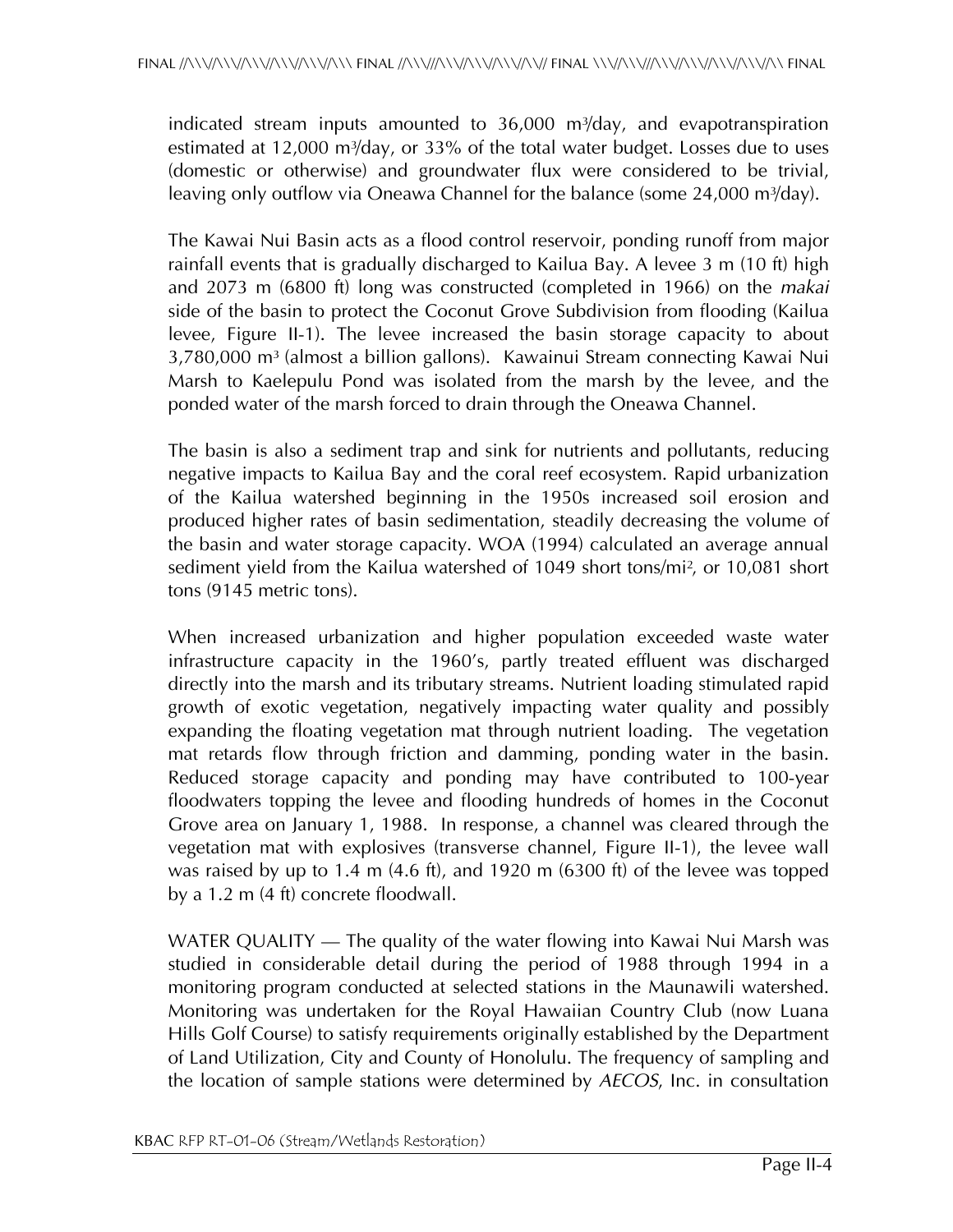with the State of Hawaii, Department of Health, and the results reported in several documents (see *AECOS*, 1990, 1991, 1993, 1995).

Baseline studies of water quality in Kawai Nui Marsh were conducted by M&E Pacific for the 1990 Flood Damage Mitigation Project EIS, and by the University of Hawaii Water Resources Research Center (WRRC). These data were reviewed and analyzed by WOA (1994). They report that ending discharge of partially treated sewage into the marsh in 1988 significantly reduced nutrient loading. Over 90% of the remaining nitrogenous and phosphoric nutrient loading of the marsh is removed through uptake by marsh vegetation, incorporation into bottom sediments, and loss to the atmosphere. It seems likely that increased nutrient loading may also have occurred between 1850 and 1950, accompanying intensive cultivation of rice and later sugar cane in the Kailua watershed. Nutrient input is also associated with livestock pasturage, present in the southern (upper) portion of the basin since 1890.

Anomalous concentrations of heavy metals found in the marsh sediments include Cu, Cr, Fe, Ni, and Zn (M&E Pacific, 1990). Although WOA (1994) considered these to derive primarily from the weathering and erosion of basalt in the catchment area, they acknowledge possible input from urban pollution. Urban and agricultural runoff, treated sewage discharge, and seepage from reclaimed landfills are all possible sources of toxic metals and other pollutants in the Kawai Nui basin. However, the concentrations quoted by WOA (1994) from the City and County FEIS seem largely compatible with values sourced from weathering and erosion of a basalt substrate: 35.9 ppm Cu, 56.7 ppm Cr, 53 ppm Ni, and 35 ppm Zn, with trace As, Cd, Hg, Pb, and Ag (values are for dry weight of sediment samples).

The sediments of Kawai Nui Marsh are dominantly organic-rich, chemically reduced clays that readily adsorb most toxic metals. These metals are generally sequestered in nonsoluble forms with low bioavailability. Bioavailability and toxicity may become a concern if the pH of the sediments becomes acidic, as might accompany excavation and oxidation due to exposure to the atmosphere (WOA, 1994).

A WRRC study indicated that concentrations of three fecal indicator bacteria (fecal coliform, *Escherichia coli*, and enterococci) exceeded recreational water quality standards in Maunawili Stream below urbanized areas and in Kawai Nui Marsh. Elevated concentrations were also observed at the head of the Oneawa Canal, attributed to duck feces (WOA, 1994). Detailed surveys of pollutant and bacterial concentrations in the Kawai Nui Basin, and partitioning among biotic and abiotic reservoirs, are not available.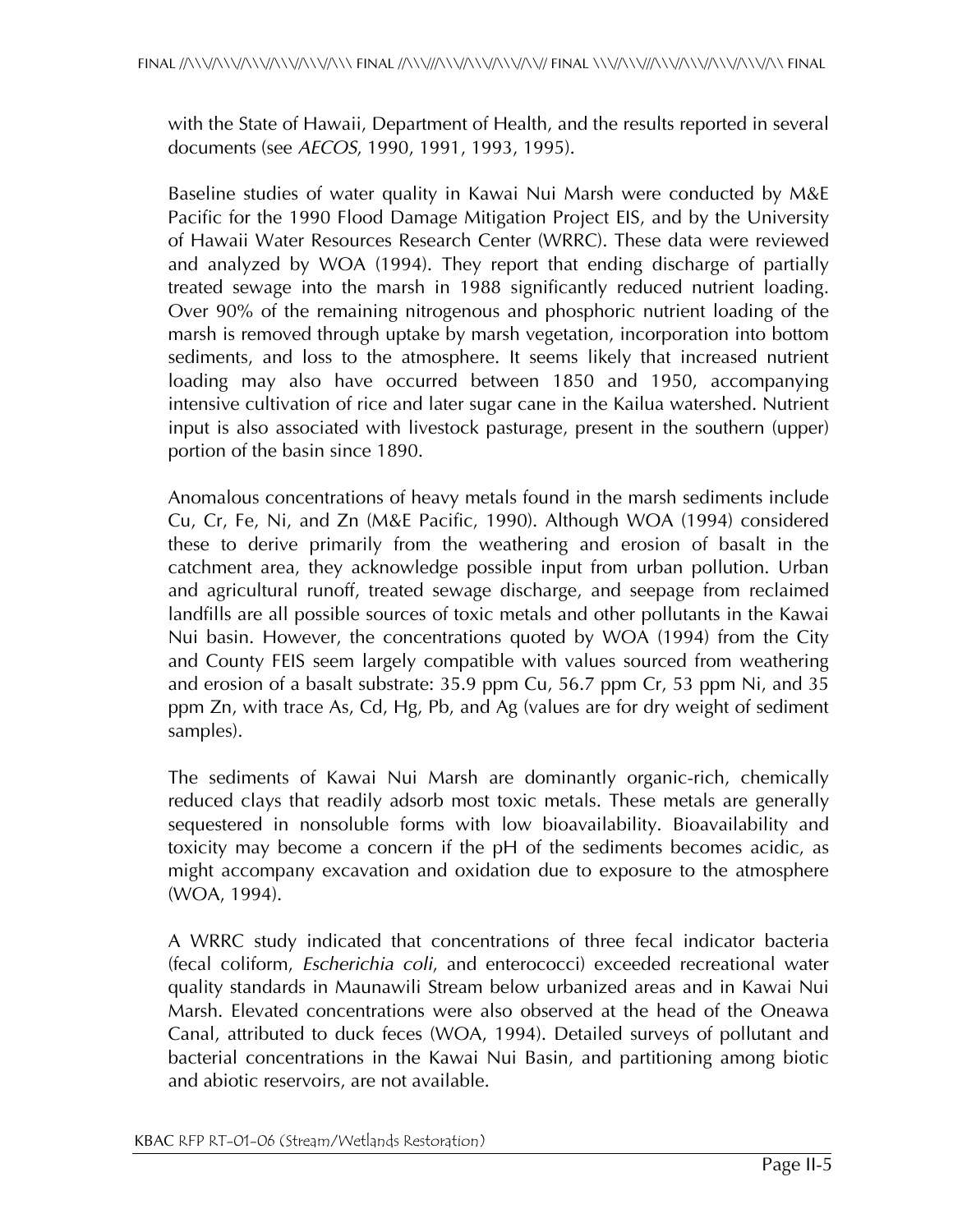### GEOLOGIC AND GEOMORPHIC SETTING AND EVOLUTION

The Kawai Nui Basin occupies an area of almost 3.5 mi $^2$  within the Kailua Plain, a portion of the ancient caldera of the Ko`olau Volcano eroded almost to present day sea level. The basin encompasses the lower floodplains of Maunawili, Kahanaiki, and Kapa`a Streams, and hosts the Kawai Nui wetland. The basin formed through deep down-cutting of Maunawili and Kapa`a Streams into the Kailua Plain during ocean lowstands associated with Pleistocene glaciations, drowning of the river valleys by rising Holocene sea level, and blockage of the outflow to the sea by accumulation of the Kailua sand barrier.

THE KO`OLAU VOLCANO AND CALDERA COMPLEX — Kawai Nui Marsh lies in the approximate center of the deeply eroded caldera of the ancient Ko`olau volcano, one of two shield volcanoes that form the island of O`ahu (Figure 2). Interpretation of a gravity high anomaly (Strange et al., 1965) and seismic studies (Adams and Furumoto, 1965) suggest that a large body (4.8 to 5.6 km in diameter) of dense  $(3.2 \text{ g/cm}^3)$  rock is present at a depth of about 1.6 km beneath Kawai Nui Marsh. This body may represent a gabbroic plug formed by crystallization of basaltic magmas in the primary magma chambers below the Ko`olau Caldera. Hydrothermal fluids formed by mixing of acidic volatiles escaping from this magma chamber with groundwater were probably responsible in large part for the intensive hydrothermal alteration of rocks within and adjacent to the caldera.

Ko`olau volcanism ended about 1.8 million years BP, and was followed by a long period of subsidence and erosion. Removal of the northeast flank of the volcano by gravitational collapse and erosion breached the caldera walls. Rapid erosion of the hydrothermally altered rocks within and adjacent to the caldera denuded the area to the present low relief topography prior to about 1 million years BP. Erosional remnants of intracaldera deposits include Olomana Peak and Mahinui. Area drainage basins originate in steep-walled amphitheater valleys along the Pali, fronted by steeply dipping alluvial and colluvial fans and aprons, and coalesce to flow across the lowland plains into the ocean. Renewed volcanism of the Honolulu Series began about 850,000 years BP and continued intermittently until perhaps as recently as 5000 year BP, erupting a series of localized cinder cones, tuff cones, and lava flows onto this erosional landscape.

The northern flank of the Kawai Nui Basin is formed by alluvial and colluvial sediments derived from lava flows and intracaldera breccias intruded by numerous dikes of the Ko`olau rift zone, exposed along the Mokapu Saddle Road and Interstate H-3. Thick basalt flows ponded in the Ko`olau caldera outcrop along the center west side of the marsh, adjacent to Kapa`a Quarry Road, and along Kailua Road on the flank of Pu`u o Ehu. These flows are hydrothermally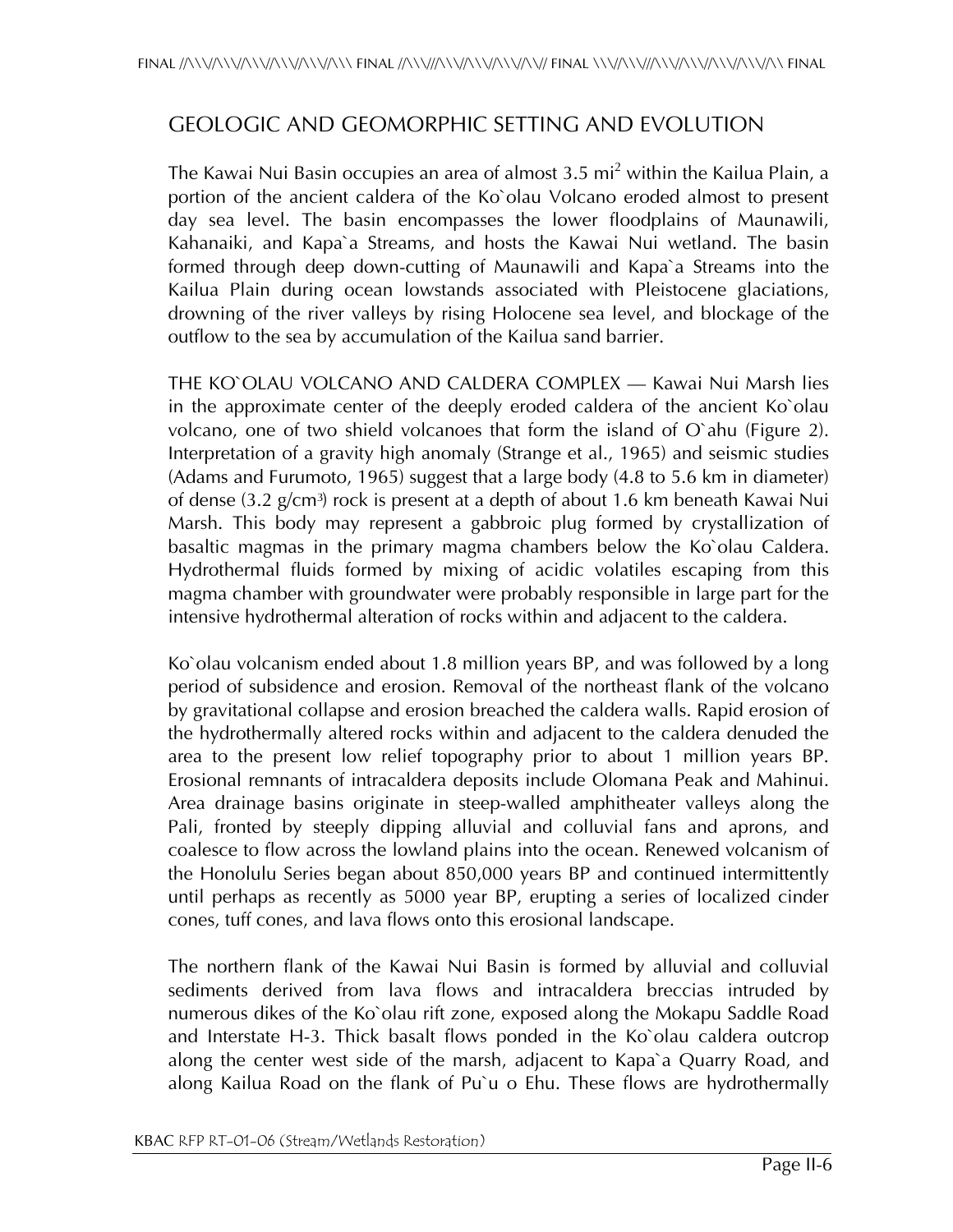altered, with abundant veinlets and amygdules of epidote, calcite, zeolites, and quartz. Alteration of plagioclase feldspars and ferromagnesian minerals to chlorite, epidote, and clays greatly facilitates weathering and erosion of these intracaldera flows.

The northwest and southeastern flanks of the basin are composed of younger Honolulu Series alkalic basalt flows erupted less than 500,000 years ago on the deeply eroded windward landscape. To the northwest a basalt flow issued from a cinder cone perched near the summit of Ulumawao. This flow was largely quarried away by Ameron, and the site later converted to a municipal landfill, now reclaimed. The marsh is bordered to the southeast by an extensive Honolulu series lava flow that underlies the Pohakupu and Kukanono subdivisions of Kailua. This flow issued from the Training School cinder cone on the northern flank of Olomana Peak.

SEA LEVEL VARIATION AND FORMATION OF THE KAWAI NUI BASIN — Sea level in Hawai`i has fluctuated dramatically over the past 1.6 million years, through a combination of isostatic subsidence and global sea level fluctuations accompanying the glacial and interglacial events of the Pleistocene. Possible paleoshorelines have been documented in the islands at elevations ranging from – 1100 to +365 meters relative to present sea level. Evidence of +3.6 and +7.6 m shorelines (above present mean sea level) were documented in the vicinity of Kawai Nui Marsh by Stearns (1935, 1978). The valleys of Maunawili Stream and Kapa`a Stream across the Kailua Plain were deeply incised during low sea level stands associated with glacial intervals, and extended well seaward of the present shoreline. The lower portion of this incised stream valley network was progressively drowned during Holocene sea level rise, forming an open marine embayment similar to present day Kane`ohe Bay. The marine transgression was at a maximum of about +1.5 m MSL (mean sea level) between about 2000 and 5000 years BP (Fletcher and Jones, 1996).

The Kailua Barrier accumulated as an arcuate series of littoral calcareous sand spits and bars capped by windblown dune deposits (Stearns 1935), probably on a substrate of discontinuous baymouth reef deposits. The barrier deposits are up to 1.6 km in width, extend for almost 5 km from the Mokapu Peninsula southeast to Alala Point, and average only about 2.5 meters in elevation above mean sea level. Sand spits began to extend across the mouth of the Kawai Nui and Kaelepulu embayments from the Mokapu Peninsula, the Pu`u o Ehu headland, and Alala Point about 1600 to 1300 years BP (Kraft, 1980). Continued barrier growth progressively isolated both embayments as restricted lagoons, although Kraft (1980) suggests that substantial open channels to the sea existed at Kawai Nui Marsh as late as 200 years BP.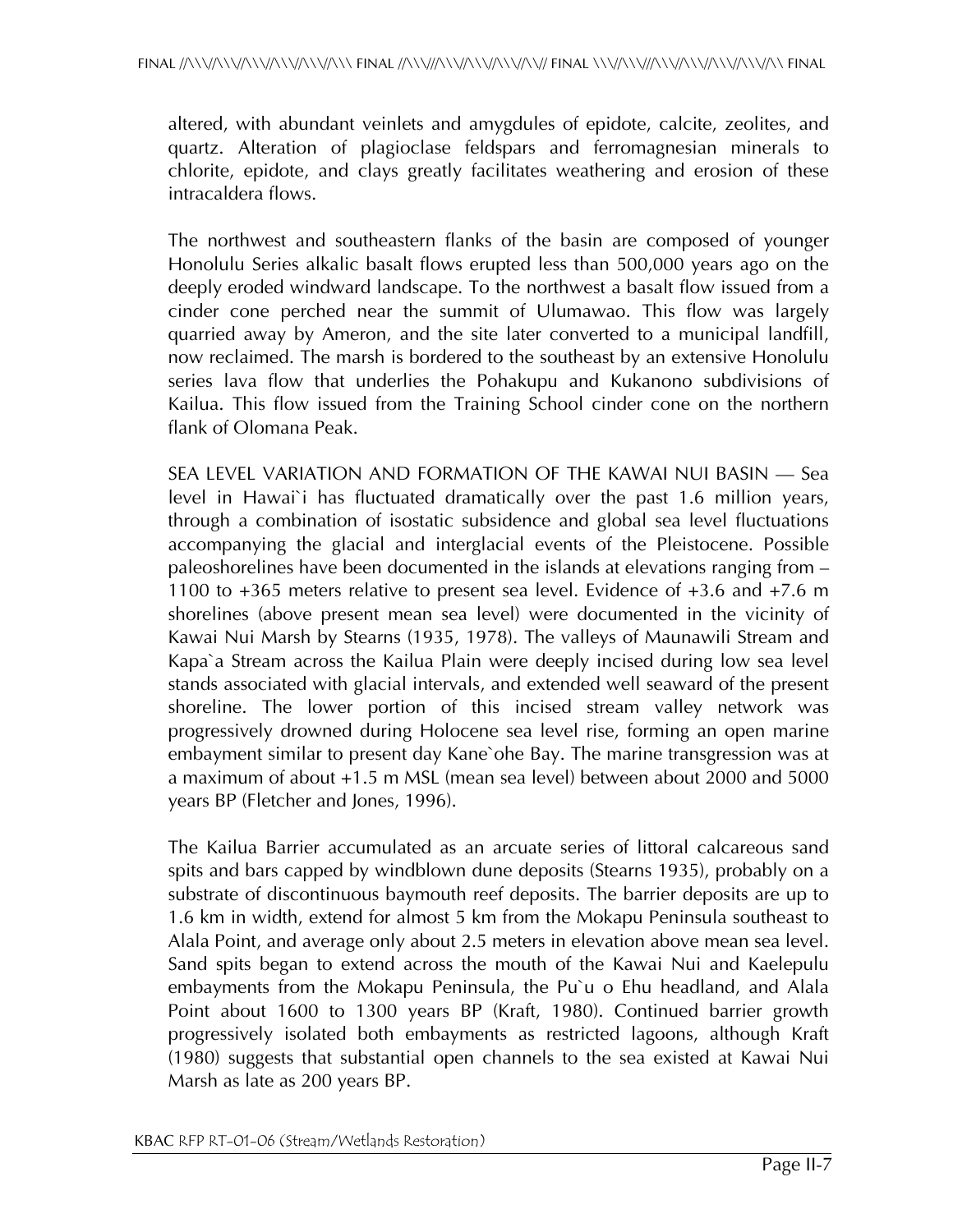Continued accumulation of the Kailua Barrier isolated the Kawai Nui Basin from the ocean sometime after the arrival of the first Polynesian colonists to the area (about 500 AD). Fluvial inflow to the basin was discharged through Kaelepulu Stream into Kaelepulu Pond, and from the pond to Kailua Bay. This hydrologic isolation produced an essentially closed depositional basin. Without direct discharge to the ocean and tidal flushing, the Kawai Nui basin became an effective sediment trap.

Numerous factors may have affected the rate of sediment accumulation. Reorganization of terrestrial and aquatic ecosystems accompanied variations in Holocene sea level and associated local and global climatic variations. Variations in average annual rainfall and degree of ocean connection and tidal influence determined sediment input and basin flushing. The incidence of major storms, tsunamis, and other natural disasters may have periodically affected basin sedimentation. Within the last 1500 years, surface disturbance accompanying increasingly invasive anthropogenic land use practices may have facilitated accumulation of terrestrial sediments in the Kawai Nui basin. Sediment accumulation may have increased significantly during rapid urbanization of the Kailua watershed during the 1970's through 1990's.

Soils in the vicinity of the marsh vary with time of formation, parent material, topography, microclimate, and position of the water table. Rocky prominences and steep denuded slopes are classified as Stony Steep Land, with Papaa Clay and Alaeloa Silty Clay on steep to moderate slopes. Kawaihapai Clay Loam, Kokokahi Clay, and Waikane Silty Clay occur on low angle slopes, including talus slopes, alluvial fans, and terraces. Hanalei Silty Clay dominates the lower portions of the Maunawili and Kahanaiki Stream valleys to their confluence in the southwest portion of the marsh. Pearl Harbor Clay characterizes the lower portion of the Maunawili Valley floodplain, with Marsh Soils occupying areas of permanent saturation.

Erosion of soil from slopes bordering the basin has contributed to the infilling of the basin (WOA, 1994). Erosion and basin infill may have accelerated significantly during the previous 600 years, the result of deforestation and surface disturbance associated with anthropogenic land use practices. Observations around the shoreline at Na Pohaku suggest a major influx of eroded topsoil from the adjacent slopes within the last 50 to 100 years.

### SUMMARY OF LAND USE PRACTICES

The marsh basin has been extensively utilized and impacted by human society since the arrival of the first colonists from the Marquesas around 1500 to perhaps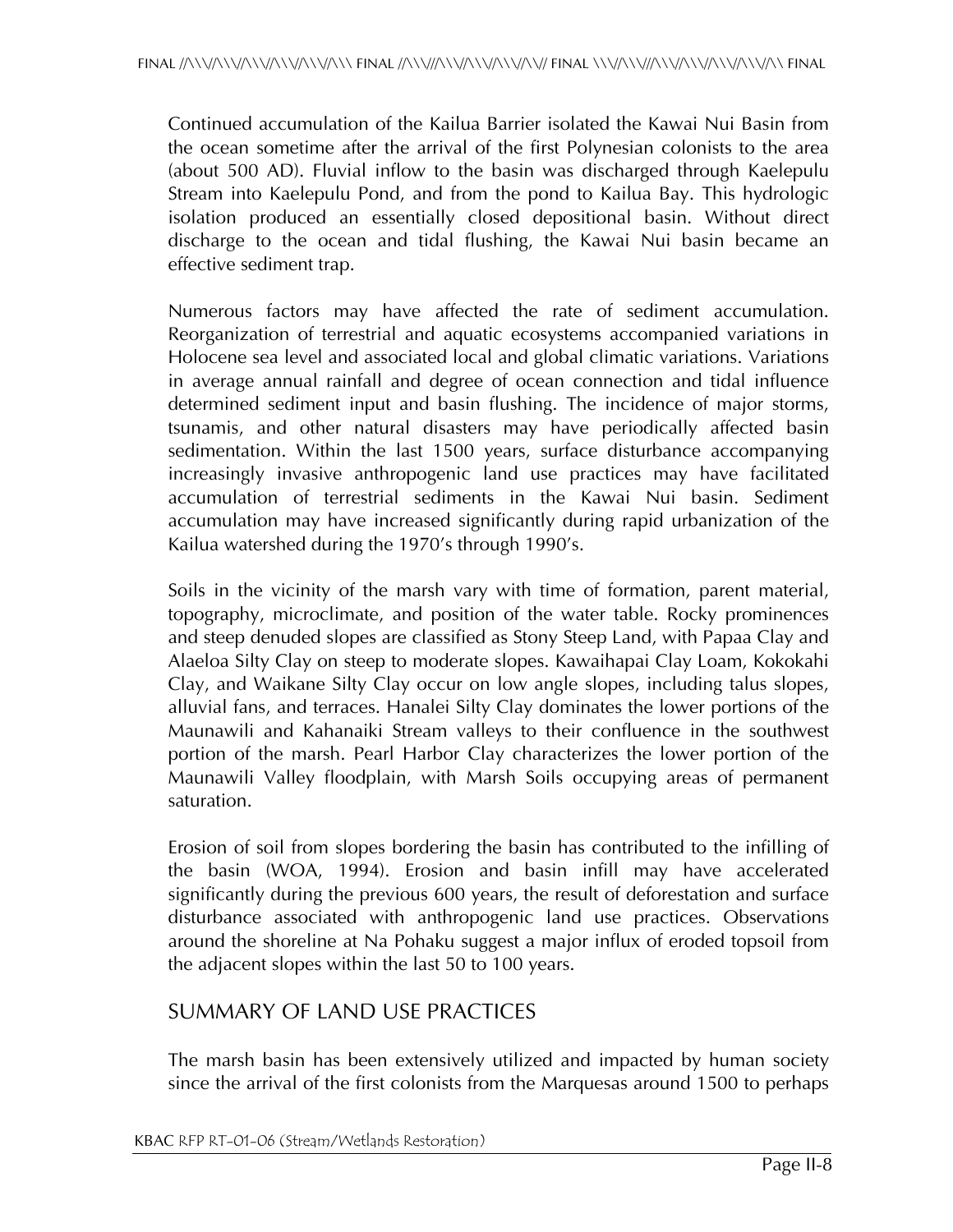2000 years ago. The site of a large precontact Hawaiian *loko pu`uone* (fishpond) with extensive peripheral areas of *kalo* cultivation, the Kawai Nui basin has been subsequently used for rice and sugar cane cultivation and horse and cattle pasturage, with extensive deforestation of the surrounding hills. These activities have affected the character and rate of sedimentation in the basin, and drastically changed the indigenous ecosystem through disturbance and the introduction of numerous exotic species of plants and animals. This history is presented in great and loving detail in the report "Historical study of Kawainui Marsh area, Island of O'ahu" by Marion Kelley and Barry Nakamura (1981).

The Kawai Nui basin may have been one of the first areas colonized by Polynesian settlers on O`ahu, and was one of the most important areas of food production prior to and following European contact. Expansion of Hawaiian population and resource utilization between about 1200 and 1400 AD is cited as a possible factor in the degradation of lowland ecosystems, including the Kawai Nui basin. Kirch (1982) estimates that perhaps 80% of all lands in Hawai`i below and elevation of 1500 feet were extensively altered by Hawaiian land use practices by 1600 AD.

The marsh was an important focus of integrated agriculture and aquaculture management by Hawaiians. The Maunawili Valley and floodplain and low slopes along the marsh periphery were sites of *kalo* cultivation, with about 250 acres of *lo`i* by 500 years BP. The earliest recorded use of the area now marsh is that of a fishpond (*loko pu`uone*) in use by the late 1700's (McAllister, 1933). Summers (1964) states that the pond was about 180 ha (445 ac), about the same as the area of peat soils estimated by Dames & Moore (1961, cited in Smith, 1978). The pond was abandoned during the early  $19<sup>th</sup>$  century accompanying post-contact collapse of the native population. The significance of the Kailua *ahupua`a* and Kawai Nui basin is illustrated by the history of ownership by Hawaiian high chiefs, and the presence of three *heiau* along its borders.

Traditional land use in the area was replaced by rice farming in the 1850's and 1860's, but declined throughout the late 1800's to end in 1934. It is worth noting that rice growers constructed weirs on Kawainui Stream (natural outlet of the marsh) to prevent saline water from entering the rice fields (McAllister, 1933). Sugarcane was grown in the area from 1878 to 1950, with extensive diversion of water from the Kailua watershed to the adjacent watershed of Waimanalo and this decreased inflow to Kawai Nui Marsh. Shaw (1927) stated that water for Waimanalo came from both Maunawili Stream and directly from Kaiwai Nui, with the Kawai Nui portion (some  $15,000$  m $\frac{3}{day}$ ) coming from a 200 ha (494 ac) "lagoon" (Gilmore, 1931). Smith (1978) relates that H. Wong (Kaneohe Ranch,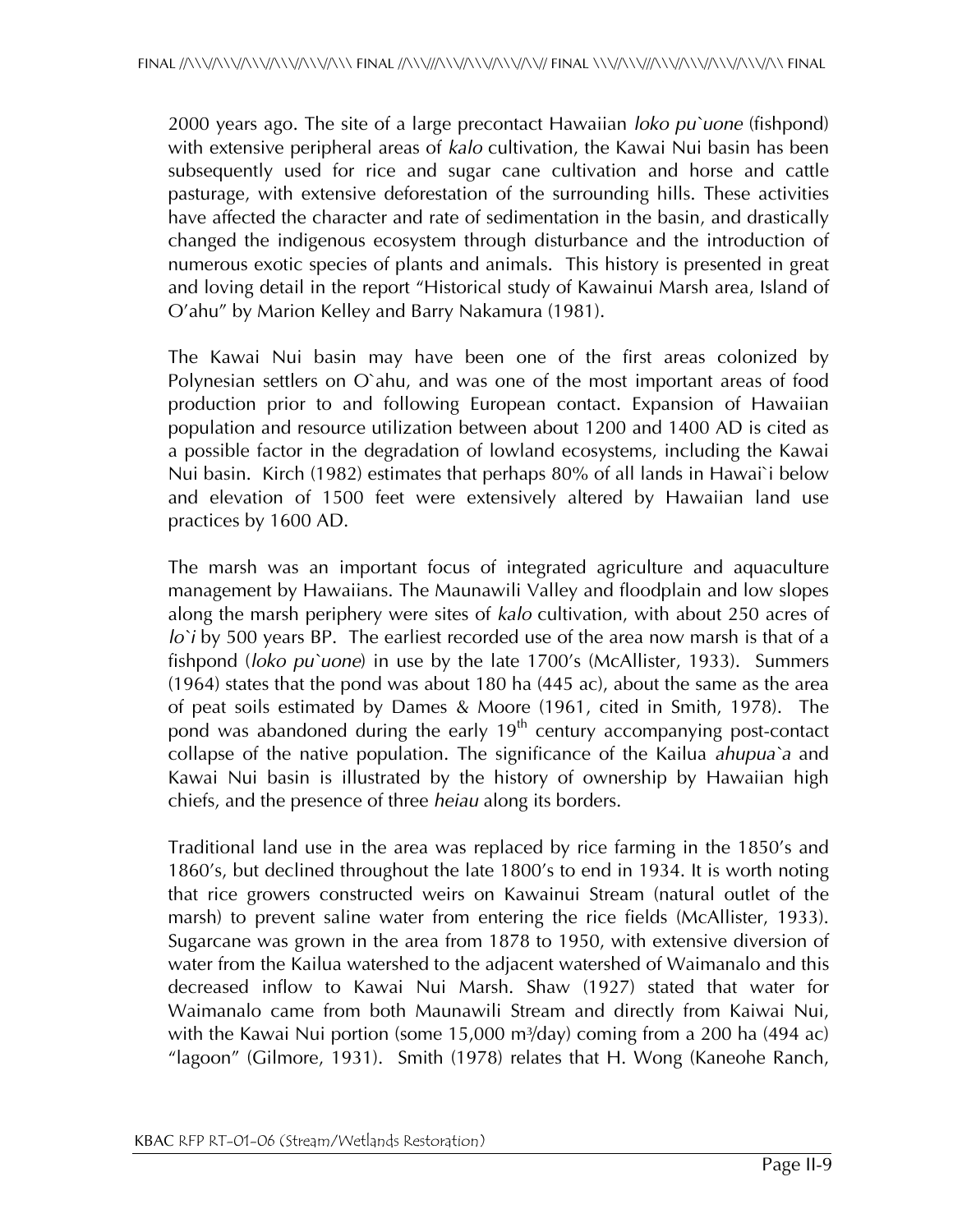pers. comm.) said the marsh was dammed near Kailua Road to maximize storage of wet season input, a practice that ended in 1950 (see also Harloe, 1948).

Kaneohe Ranch began grazing cattle in Kawai Nui in 1890, and California grass (or para grass, *Brachiaria mutica*) was introduced in 1902. Areas of rice cultivation were largely converted to pasturage after the 1920's. Cattle and horse pasturage by Knott Ranch and VO ranch remain the dominant land use practices in and directly adjacent to the wetland.

Raw municipal sewage and later partially treated effluent were discharged directly into the marsh and into tributaries of the marsh until the completion of the Olomana-Maunawili Sewer Line in 1988. The lower portions of the Kapa`a Stream and adjacent marsh are reclaimed municipal landfill sites. The current Model Airplane Park is constructed on a former landfill placed in the wetland. A former Ameron basalt quarry on Kapaa Quarry Road was utilized as a municipal landfill, with closure and reclamation only recently completed. The quarry operation was moved further into the valley and is now approaching its useful life at that site. A new quarry has been started on the opposite side of the valley.

#### PREVIOUS STUDIES OF KAWAI NUI BASIN

KAWAI NUI BASIN STRATIGRAPHY — Stearns (1935) interpreted Kawai Nui Marsh as a former marine embayment. Several drilling projects in the Kawai Nui basin have documented the presence of coarse, unconsolidated, mid-Holocene marine sediments containing abundant coral rubble in the subsurface (Kraft, 1980; Allen-Wheeler, 1981; Yonekura, 1988; Hammatt et al., 1990; Athens and Ward, 1991). These sediments are dated to about 3200-2400 years BP (Allen-Wheeler, 1981; Athens and Ward, 1991).

Above the open marine sediments are transitional sediments interpreted as an increasingly restricted lagoonal environment (Kraft, 1980; Allen-Wheeler, 1981; Hammatt et al., 1990). These sediments are fine grained, thinly laminated, and organic-rich with variable marine and terrestrial components. Kraft (1980), Allen-Wheeler (1981), and Athens et al. (1992) recognized the presence of a layer of peat above the lagoonal facies. This appears to represent the earliest colonization of the basin interior by terrestrial wetland vegetation, and the transition from restricted lagoon to brackish then freshwater marsh.

A thick sequence of dark gray to black, clay-rich, highly reduced sediments with high organic content extends from the basal peat to the present sediment-water interface in the marsh. These are interpreted as terrestrial sediments deposited in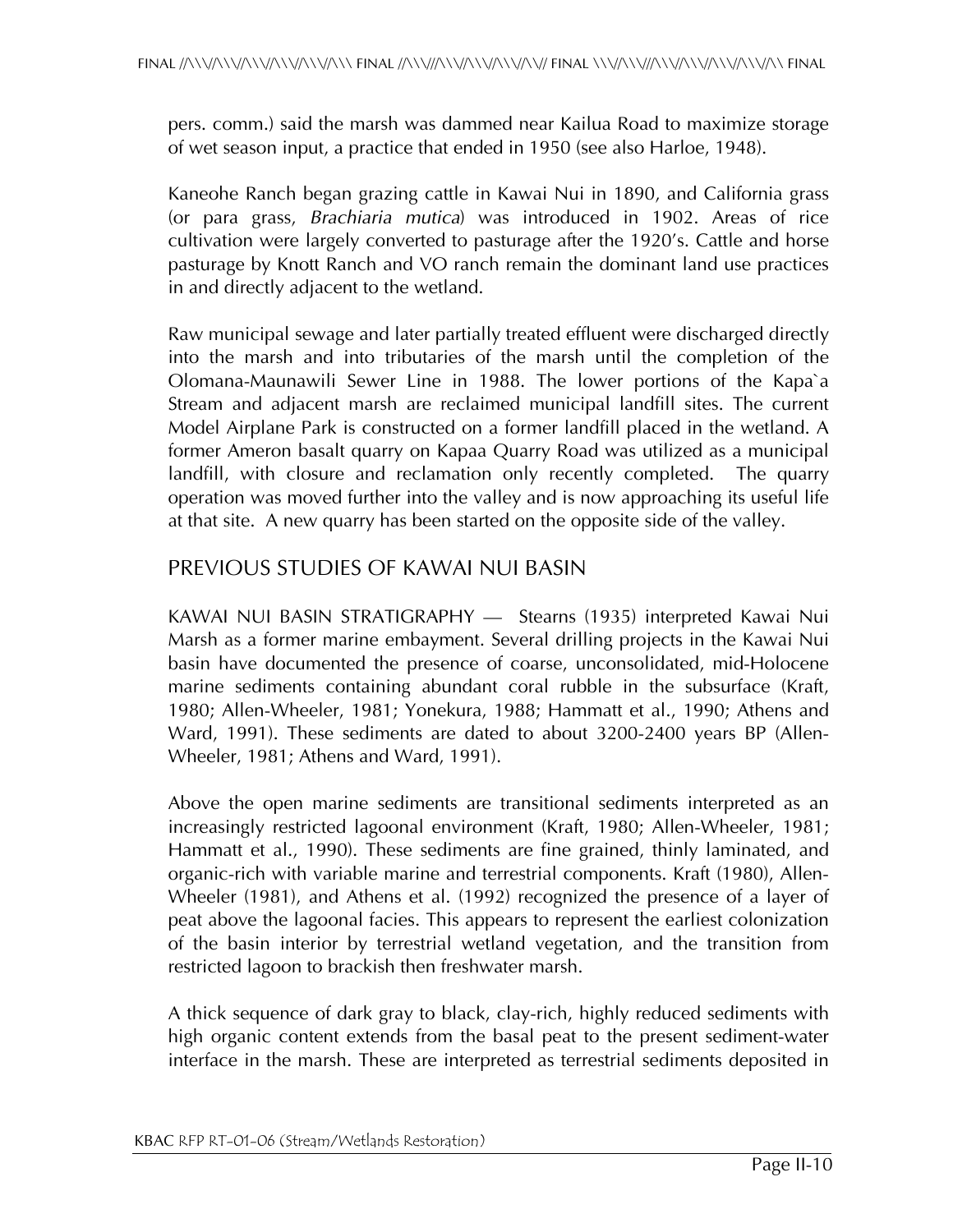the present freshwater marsh environment (Kraft, 1980; Allen-Wheeler, 1981; Yonekura, 1988; Hammatt et al., 1990; Athens and Ward, 1991).

AGE DETERMINATION OF BASIN SEDIMENTARY FACIES — There is broad general agreement on the character and origin of the sedimentary facies present in the subsurface of the Kawai Nui basin, and the basic framework of the processes and environmental changes represented by this sequence. There is, however, significant disagreement on the precise timing of these changes, possibly reflecting differences in sampling procedures, interpretation of sedimentary facies, the accuracy of age dating and estimation techniques, and location of sample sites within the basin.

Allen-Wheeler (1982) suggests that marine conditions dominated much of the Kawai Nui basin until about 2400 BC, and possibly as late as  $668\pm80$  AD when the basal peat layer began to accumulate, possibly under freshwater conditions. Hammatt et al. (1990) suggest that marine conditions prevailed from at least 3890 BC to about 170 BC. Lagoonal conditions dominated from 170 BC to as late as 570 AD, and were transitional into a terrestrial marsh environment. Dramatic changes in the composition of terrestrial plant communities around 1400 AD, with a change from *Pritchardia*-dominated mesic forest to grasses and sedges, may relate to Hawaiian land use practices. Hammett et al. (1990) suggest formation of the Kailua sand barrier around the end of the first millennium BC, with the basin largely isolated from the sea by 1400 AD.

Athens et al. (1992) date the rapid decline of *loulu* palm (*Pritchardia*) mesic forest to around 1000 AD, and cite Hawaiian habitat modification or possibly climatic factors. They estimate the transition from open marine to brackish/freshwater at about 200 B.C, and formation of the Kailua sand berm between 1000 and 600 BC.

ESTIMATED BASIN SEDIMENTATION RATES — Sedimentation rates in the basin are estimated by Hammatt et al. (1990) as 0.04 mm/yr during the early marine period (4158 BC to 295 BC), increasing to 66.0 mm/yr during the lagoonal phase (295 BC to 12 AD), and decreasing to about 1.0 mm/yr from about 400 AD to 1535 AD. The higher rate of sediment accumulation during the lagoonal phase is attributed to the absence of tidal flushing, and lower rates after 400 AD to the expansion of grass and sedge cover in the marsh.

Athens et al. (1992) estimated sedimentation accumulation rates for the marine section of about 5 mm/yr, and rates of 2.7 mm/yr during the brackish and freshwater phases. They suggest sediment accumulation rates actually slowed during the lagoonal and brackish/freshwater marsh phases in the basin